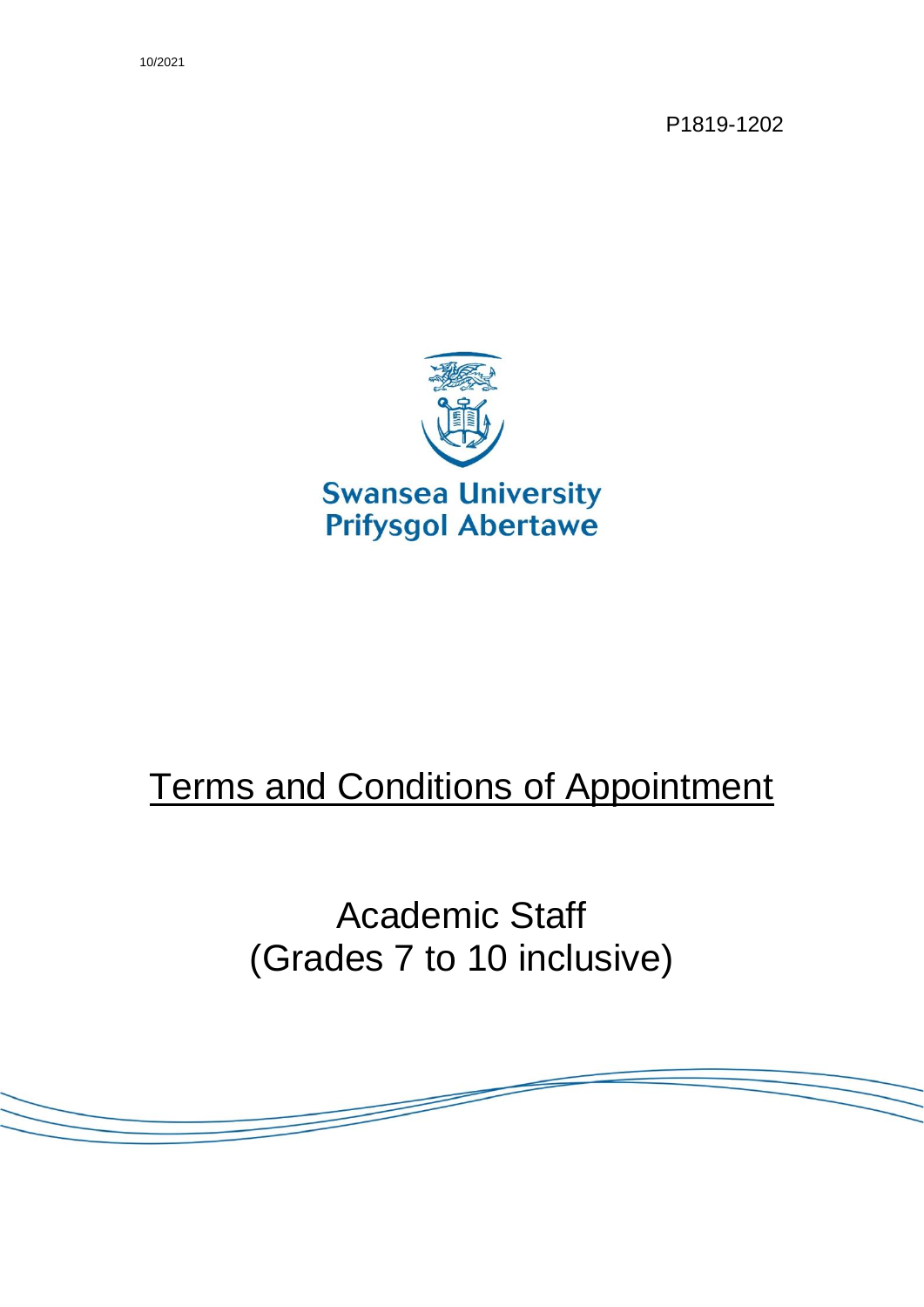## **Terms and Conditions of Appointment**

#### **Academic Staff (Grades 7 to 10 inclusive)**

Appointments are subject to the Statutes of Swansea University and to the conditions prescribed by resolution of the Council at the time of appointment.

#### **DUTIES**

Members of Staff must undertake such duties as their Head of College/Department may direct, with the approval of Senate, commensurate with their level of appointment and as detailed in the job description.

Members of Staff with research expectations attached to their role are required to pursue original research in their subject area(s).

#### **PROFESSIONAL DEVELOPMENT**

Members of the Staff are required to continue their professional development through participation in appropriate training and development courses provided by Swansea University. Members of staff are required to engage in the Professional Development Review process.

All new teaching staff, with less than three years teaching experience within Higher Education, and who have not previously received accredited training related to teaching, would normally be expected to have successfully completed a course of teacher training accredited by the Higher Education Academy (e.g. the PGCtHE scheme) or equivalent in order to complete probation. The experience of all new teaching staff should therefore be assessed (normally via the 'teaching experience questionnaire' and accompanying discussions) and probationers advised on the HEA accredited options available for them.

#### **OUTSIDE WORK**

Members of the full time Staff are not permitted to hold any other appointment save with the express approval of the Council in exceptional circumstances, nor to undertake any other duties which interfere with the effective discharge of the duties of the post.

# **FINANCIAL REGULATIONS AND PERSONAL CONSULTANCY**

All appointments are subject to the Policy on Personal Consultancy Services and to the 'Regulations for Internal Financial Management' as may be varied from time to time. Non compliance with these Regulations, where appropriate, may be considered as a disciplinary offence. A copy of these Regulations and those for Personal Consultancy Services are given to all appropriate new members of staff on appointment.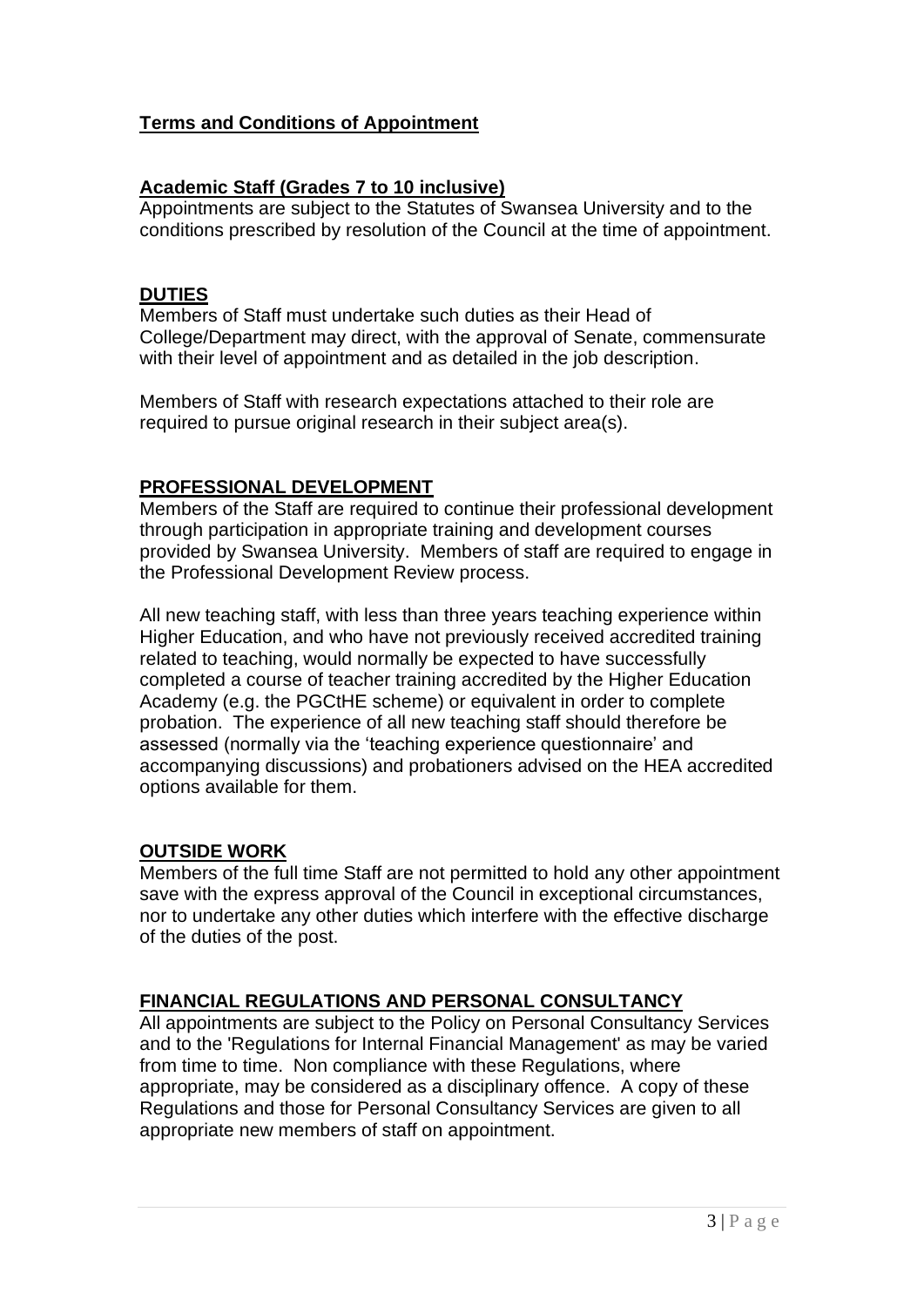## **SALARIES**

The salary scales for staff will be as stated in letters of appointment. The scales are available on the Human Resources Department website: [http://www.swansea.ac.uk/personnel/current-staff/salaries-and-pay/,](http://www.swansea.ac.uk/personnel/current-staff/salaries-and-pay/) or by request from the Human Resources Department.

The salary is payable monthly by direct credit into a named bank/building society account.

Increments are usually payable on the 1 October each year, up to the maximum point of the scale, excluding discretionary points. However, in order to be eligible for incremental advancement, members of staff are required to have completed 6 months continuous employment, at that grade, with Swansea University, i.e., must have been in the employ of Swansea University prior to 1 April of the year in question.

#### **PROBATION**

Appointments are probationary for a period of three years in the first instance and may be confirmed on the satisfactory completion of that period. In the case of appointments which are not confirmed at the end of the three year probationary period, the provision exists for such appointments to be extended for a fourth and final year. With the exception of Grade 7 teaching staff who will have a probationary period of one year.

In the case of Fixed Term Appointments, these too will normally be probationary. In the case of an initial appointment of less than the normal probationary period, the duration of the appointment will count towards the normal probationary period in the event of the appointment being renewed beyond the initial date of termination.

#### **HOURS OF WORK**

Full time members of staff will be required to work not less than 35 hours per week and such additional hours as are necessary for the proper discharge of the duties of their appointments.

Hours of attendance will be by arrangement with the Head of College/Department or such other person delegated to act with their authority.

Part-time hours will be as stated in individual letters of appointment.

It is recognised that fixed working hours do not apply rigidly for members of the Academic staff, who have considerable autonomy to plan their own work.

#### **HOLIDAY PERIODS**

Members of staff are entitled to 31 days paid annual leave, which includes six days on dates determined by the University.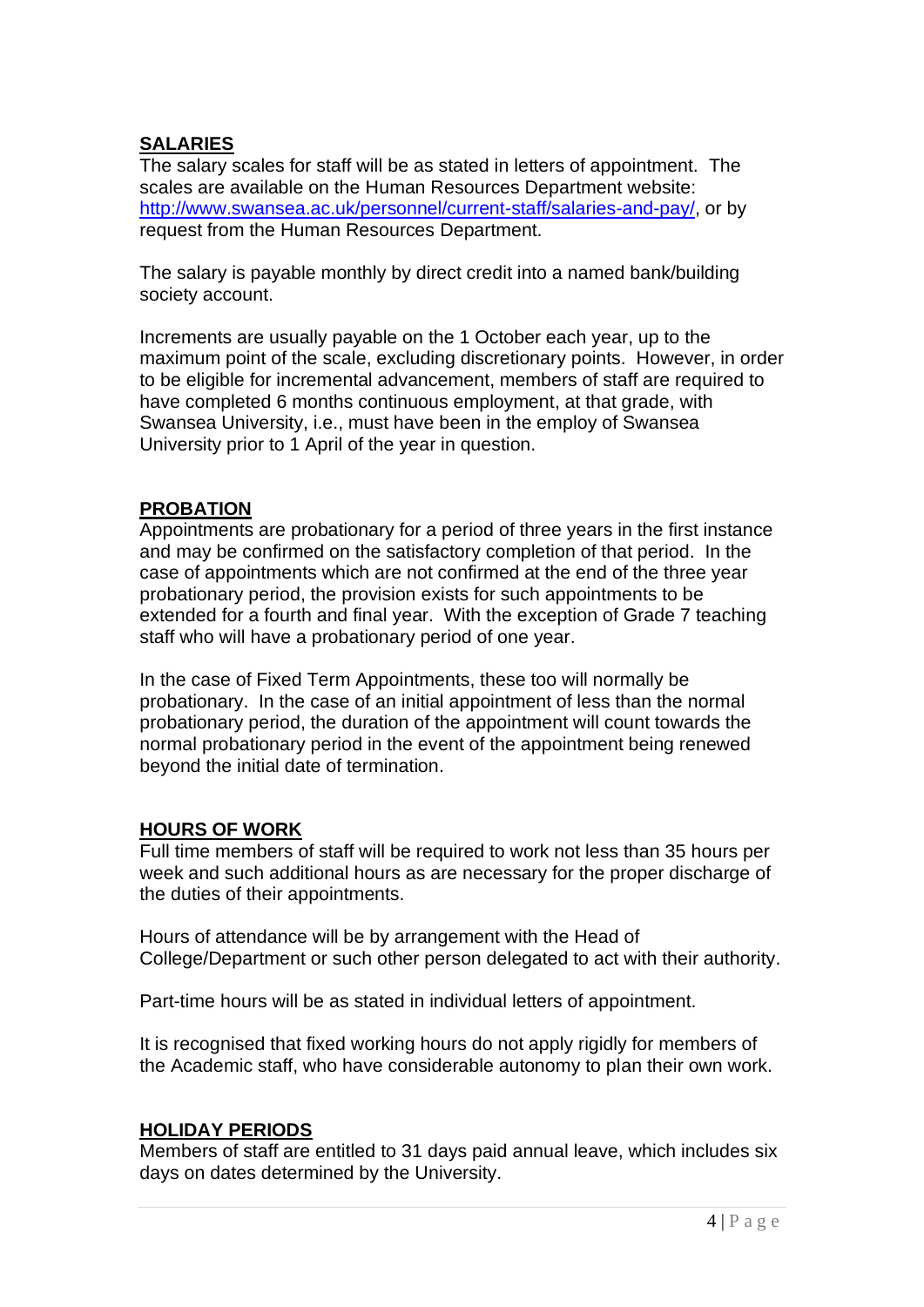Members of staff are also entitled to 8 paid statutory days in addition to their annual leave entitlement.

Such members of staff who join or leave Swansea University during the course of a leave year are entitled to the appropriate proportion of their annual leave based on completed service.

### **MEDICAL EXAMINATION AND SICKNESS PAY**

Appointments are subject to a satisfactory medical examination.

Appointments are subject to the regulations of the Sickness Pay Scheme of Swansea University. A copy of the Scheme and of the University's Statement about Statutory Sick Pay is made available to all employees on appointment.

It is the responsibility of the employee to inform the nominated representative in their College/Department by telephone, as early as possible on the first day of absence. They should indicate the reason for the absence and where possible give an indication of the anticipated duration of the absence.

In exceptional cases a telephone call from a friend or relative will be accepted.

Throughout the period of absence, employees are required to keep their manager (or nominated representative) informed of their progress and when they are expecting to be able to return to work. The frequency of this contact can be agreed, dependant on the reason for the absence and the expected timescale for recovery.

Failure to provide the necessary certification could lead to sick pay being suspended until the documentation is received. In the case of continued failure to provide certification, disciplinary action may be taken.

For periods of sickness between 1-7 calendar days staff must complete a Self Certificate Form, as required by both the University's Occupational Sick Pay Scheme and Statutory Sick Pay procedures. This form will be completed when the individual has returned to work as part of their Return to Work Review The form is then signed by the Line Manager (or nominated representative) and forwarded to the Human Resources Department.

For periods of sickness lasting more than 7 calendar days staff who are absent due to sickness for more than seven consecutive calendar days must obtain a doctor's certificate. This certificate should be sent to the designated individual in Swansea University on the seventh day of absence, or as soon as practicable.

If the absence continues and further medical certificates are required, then where possible these should be received by Swansea University before the previous certificate expires. In cases where this is not possible, i.e. for reasons outside the individual's control, the individual must inform their line manager prior to the expiry of the current certificate.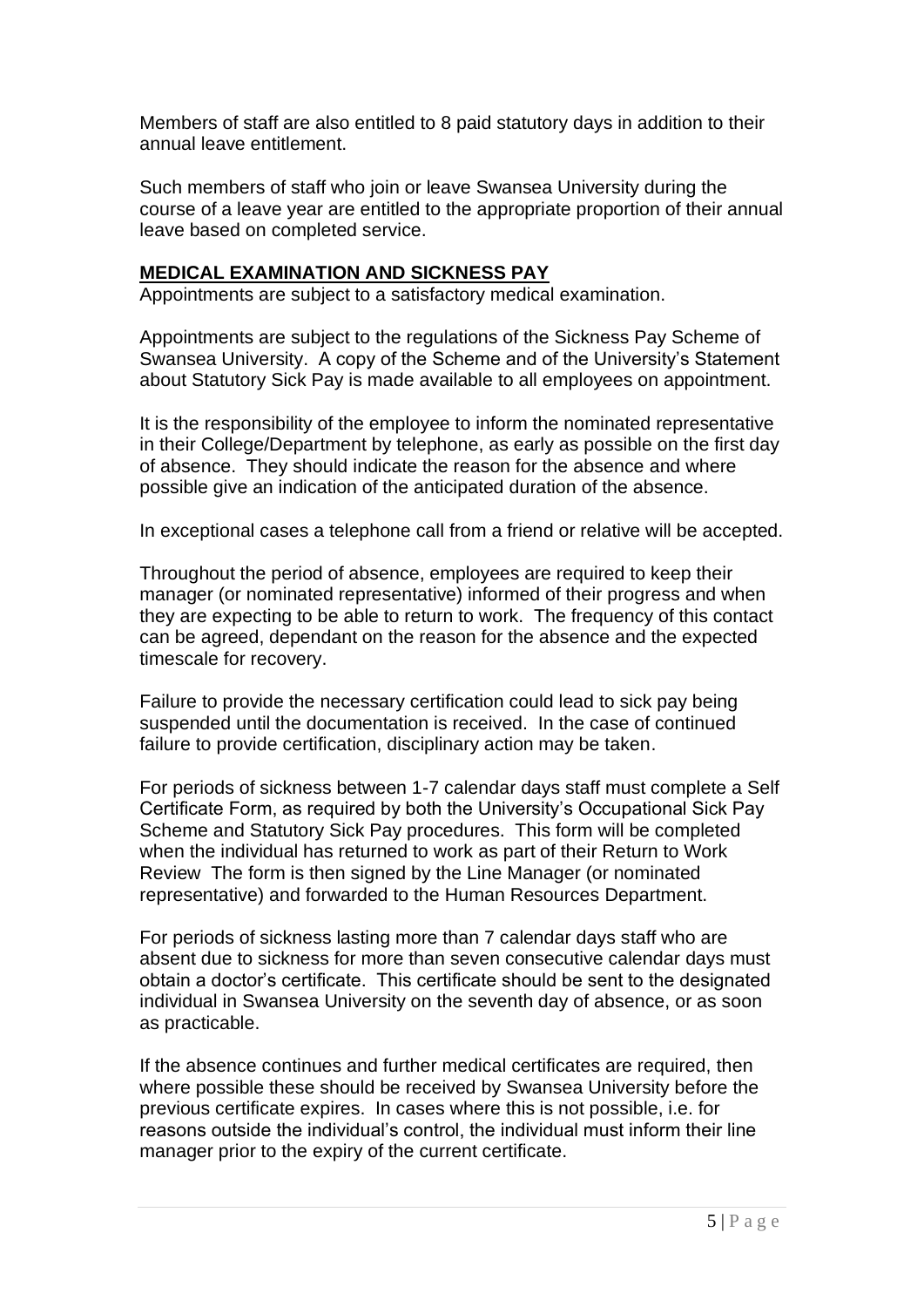Before any return to work, if an absence warrants a Doctor's Statement, such a Statement indicating fitness to return should be produced.

(NB: Please note the importance of providing these Certificates, as under the rules of Statutory Sick Pay, Swansea University is entitled to withhold payment of Statutory Sick Pay if there is late notification of absence).

# **ACCIDENTS AT WORK**

In all cases where an injury is sustained at work, the injury must be immediately reported to the Head of College and an official Swansea University Accident Report must be completed. This is obtainable from the College Health & Safety Coordinator, Security Office or the Internet at [http://www.swansea.ac.uk/estates-and-facilities](http://www.swansea.ac.uk/estates-and-facilities-management/healthsafety/formsdocuments/)[management/healthsafety/formsdocuments/](http://www.swansea.ac.uk/estates-and-facilities-management/healthsafety/formsdocuments/)

## **UNIVERSITIES SUPERANNUATION SCHEME (USS)**

From 1 July 2013, employees who are aged between 22 and State Pension Age and who earn above the monthly threshold set by Government for the current tax year, will be automatically enrolled into USS and will join the USS Retirement Income Builder.

With effect from 1 October 2021, employees contribute 9.8% of their pensionable pay into the scheme each month. With effect from 1 April 2022 the University will contribute 21.6%. Please note that these rates are subject to change.

[Further information about](https://www.uss.co.uk/for-members) USS can be found at: For members (uss.co.uk) [and](https://staff.swansea.ac.uk/professional-services/finance-swansea-university/pensions/pensions-uss/)  USS - Swansea University

Employees who are aged between 16 and 74 and who earn less than the monthly threshold in any given month can still join USS. In order to do so, the employee should contact the Swansea University Pensions section via an email [\(pensions@swansea.ac.uk](mailto:pensions@swansea.ac.uk) ) or via a self-signed letter , containing the phrase "I confirm I personally submitted this notice to join a workplace pension scheme".

# **PENSION+ (Salary Sacrfice)**

From 1 August 2009 the University introduced a salary sacrifice scheme for pension contributions called Pension+. Pension+ is not another pension scheme but a more effective way of paying your USS pension contributions. By participating you do not pay national insurance contributions on your contributions to USS.

When you join the pension scheme you will automatically be entered into Pension+. Participating in Pension+ then forms part of your contractual terms and conditions of employment.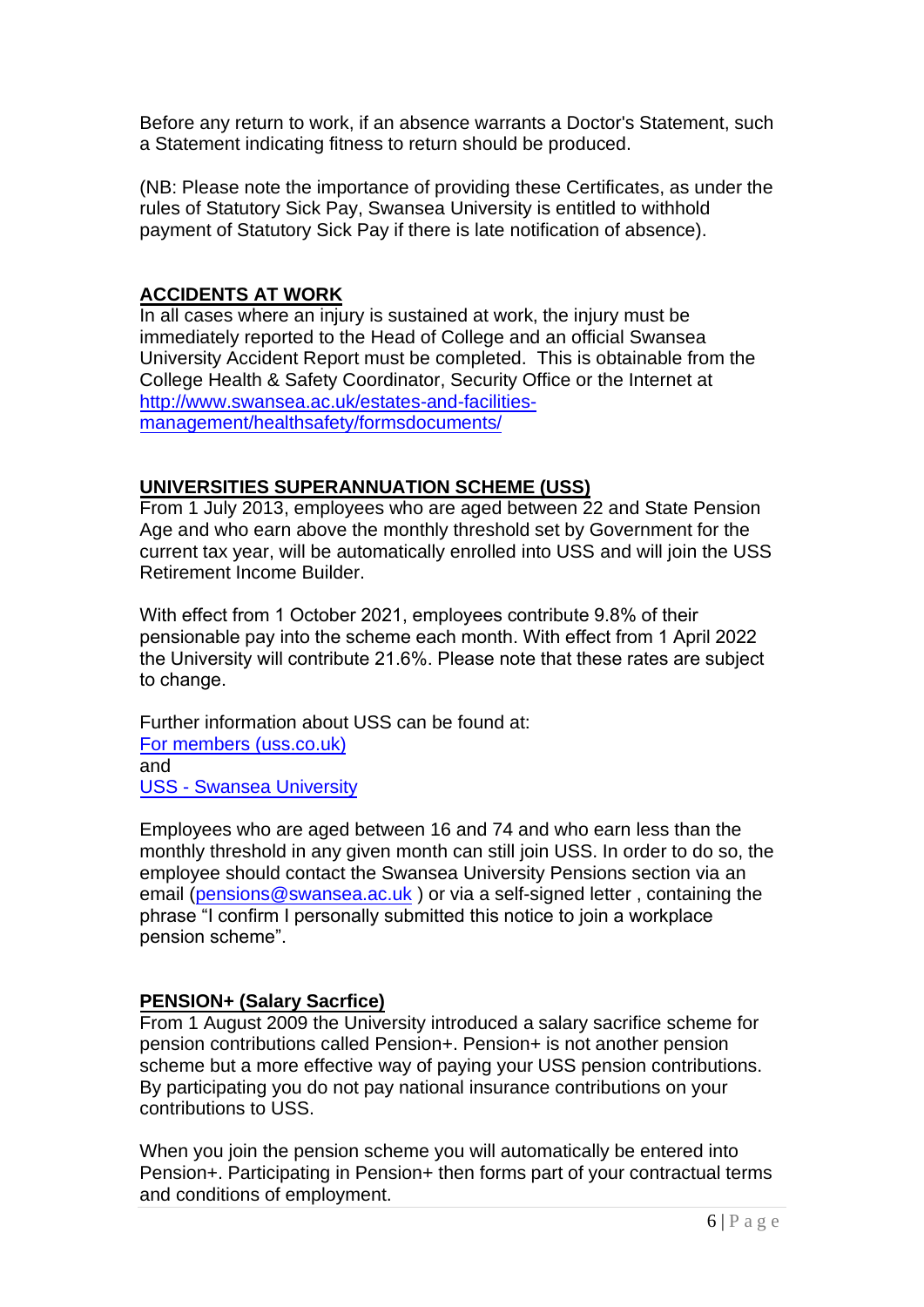Participation in Pension+ will not affect your pension scheme benefits or your basic state pension. However, if you are likely to be at the University for less than 2 years and wish to receive a refund of your pension contributions on leaving, you will not be able to do this if you participate in Pension+ and you may wish to consider opting out of Pension+. Please contact the Pensions Section within one month of commencing employment if you wish to opt out of Pension+.

## **OPTING OUT**

You can choose to opt out of USS if you want to, but if you stay in you will have your own pension in addition to the State pension when you retire. If you wish to opt out of USS, please complete the 'Notice to opt out or withdraw from USS form', which can be downloaded from: [Thinking of leaving \(uss.co.uk\)](https://www.uss.co.uk/for-members/leaving-or-already-left/thinking-of-leaving)

Once you have downloaded and completed it, please email it to [pensions@swansea.ac.uk](mailto:pensions@swansea.ac.uk) or send it to Pensions, Finance Department, Singleton Park, Swansea University SA2 8PP.

If you have not participated in Pension+, your completed 'Notice to opt out or withdraw from USS form' must be received within 2 years of the start date of your pension scheme enrolment, to be eligible for a refund of your contributions.

If you have participated in Pension+, your completed 'Notice to opt out or withdraw from USS form' must be received within 3 months of the start date of your pension scheme enrolment, to be eligible for a refund of your contributions.

If you want to stop making payments after the end of the opt-out period you can do so, but any contributions already made will not be refunded. If you decide to opt out, you can still re-join USS. To do so please contact the Pensions via an email [\(pensions@swansea.ac.uk](mailto:pensions@swansea.ac.uk)) or via a self-signed letter, containing the phrase 'I confirm I personally submitted this notice to join a workplace pension scheme'. Please note that you can re-join only once in any 12-month period.

If you choose to opt out or stop making payments at any time you will be automatically enrolled back into a pension scheme at a later date, usually every three years. We will notify you in advance to inform you that we are auto-enrolling you into the relevant scheme at that time. You will have the choice to opt out again if you wish.

For information on pensions and savings for later life visit: <https://www.gov.uk/workplace-pensions>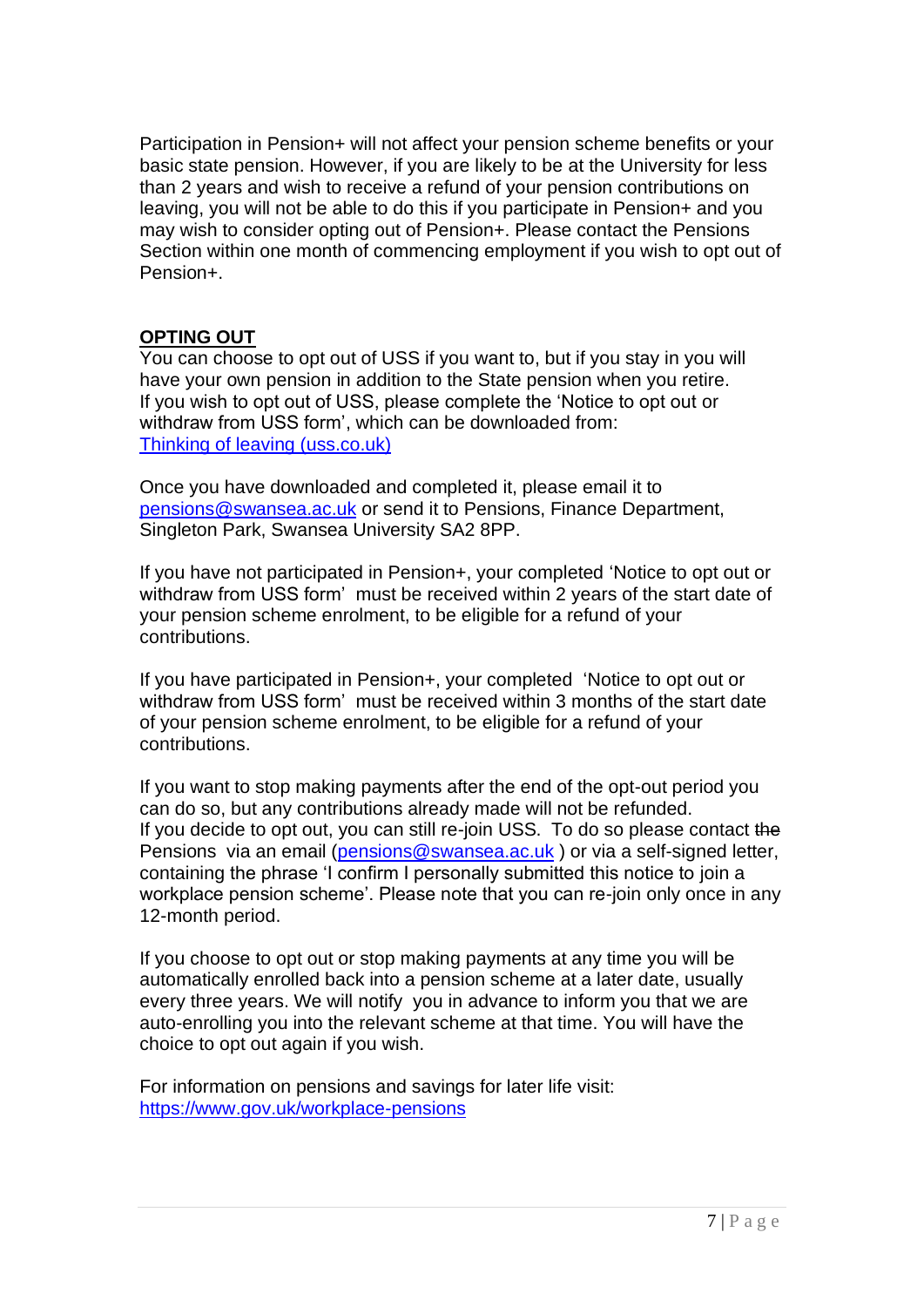Please note that if you are under 75, work or usually work in the UK, and earn over the amount set by the government for the current tax year, we must by law:

- continue to maintain your membership of a scheme that meets certain government standards; and
- if your membership of such a scheme ends (and it is not because of something you do or fail to do), we must by law put you into another scheme that meets government standards straightaway.

#### **NOTICE OF TERMINATION**

Appointments are subject to a full term's notice, in writing, on either side, the summer vacation being reckoned as a term.

The appointments of members of academic staff employed on fixed term contracts are also subject to a full term's notice, in writing, on either side, the summer vacation being reckoned as a term.

## **FAMILY FRIENDLY POLICY**

Swansea University has a Family Friendly Policy which incorporates the following:

- Maternity Leave
- Adoption Leave
- Paternity Leave
- Parental Leave
- Time off for the care of dependants and domestic purposes
- Flexi-time working
- Flexible working arrangements
- Shared Parental Leave

For further information on any of these procedures please contact the Human Resources Department

# **STATUTE AND ORDINANCES**

Statute 6 of the University sets out a number of Ordinances which apply to all staff, these have been agreed with Trade Unions and approved by Council in 2010. The Ordinances cover a range of employment situations where formal procedures are required and are as follows:

- Redundancy;
- Non renewal of fixed term contracts and redundancy by way of termination of fixed term funding streams
- Conduct and other substantial reasons for dismissal;
- Capability and performance;
- Incapacity on health grounds;
- Termination of probationary appointments;
- Retirement;
- Termination on grounds of illegality;
- Termination of non-substantive positions;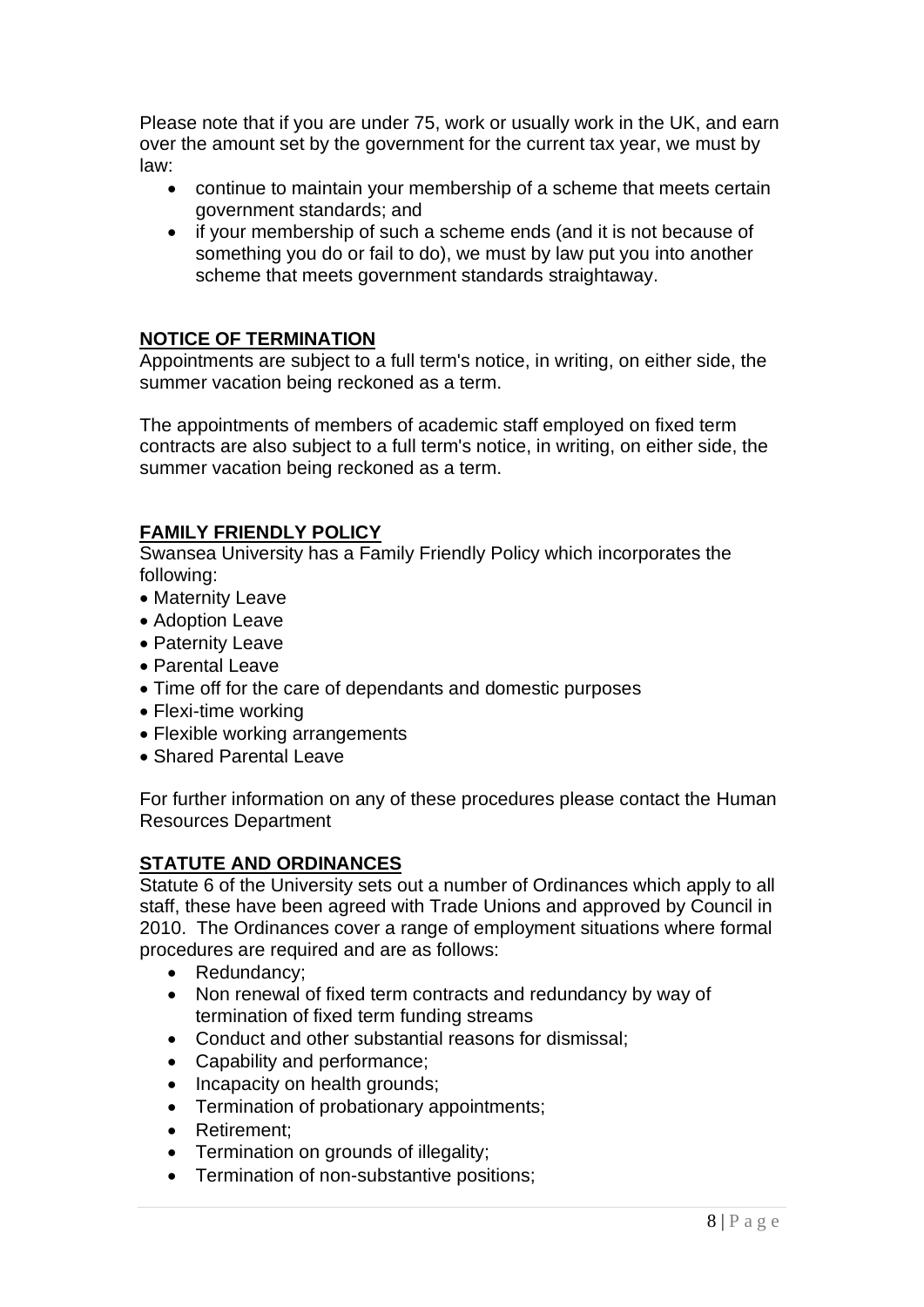- Staff grievances;
- Appeals;
- General provisions.

All Ordinances are available to download on the Human Resources Website.

## **DISCIPLINARY PROCEDURES**

The Conduct & Other Substantial Reason for Dismissal and the Capability and Performance Ordinances relate to Disciplinary matters. Copies of the Ordinances are available on the Human Resources Department Website.

In the event of any disciplinary steps being taken against members of staff in line with the Statutes, any appeal against a decision should be made, in accordance with the Appeals Ordinance.

## **GRIEVANCE PROCEDURES**

The Grievance Ordinance allows for grievances by academic members of staff concerning their appointments or employment where those grievances relate:

- (a) To matters affecting themselves as individuals; or
- (b) To matters affecting their personal dealings or relationships with other staff of Swansea University, not being matters for which express provision is made elsewhere in Statute 6.

Members of staff with a grievance which could properly be said to be covered by (a) and (b) above should raise the matter with their Head of College in the first instance.

Further details of the Grievance Ordinance are available on the Human Resources Website.

#### **COLLECTIVE AGREEMENTS**

A Joint Negotiating Committee for Higher Education Staff (JNCHES) has been established to undertake collective bargaining for all higher education staff groups. The JNCHES has an independent Chair with Joint Secretaries appointed by the Universities and Colleges Employers' Association (UCEA) and the trade unions.

#### **TRADE UNION MEMBERSHIP**

Swansea University recognizes the University and College Union (UCU), UNISON, and UNITE as the appropriate trade unions to negotiate on behalf of staff, as appropriate to grade and job family.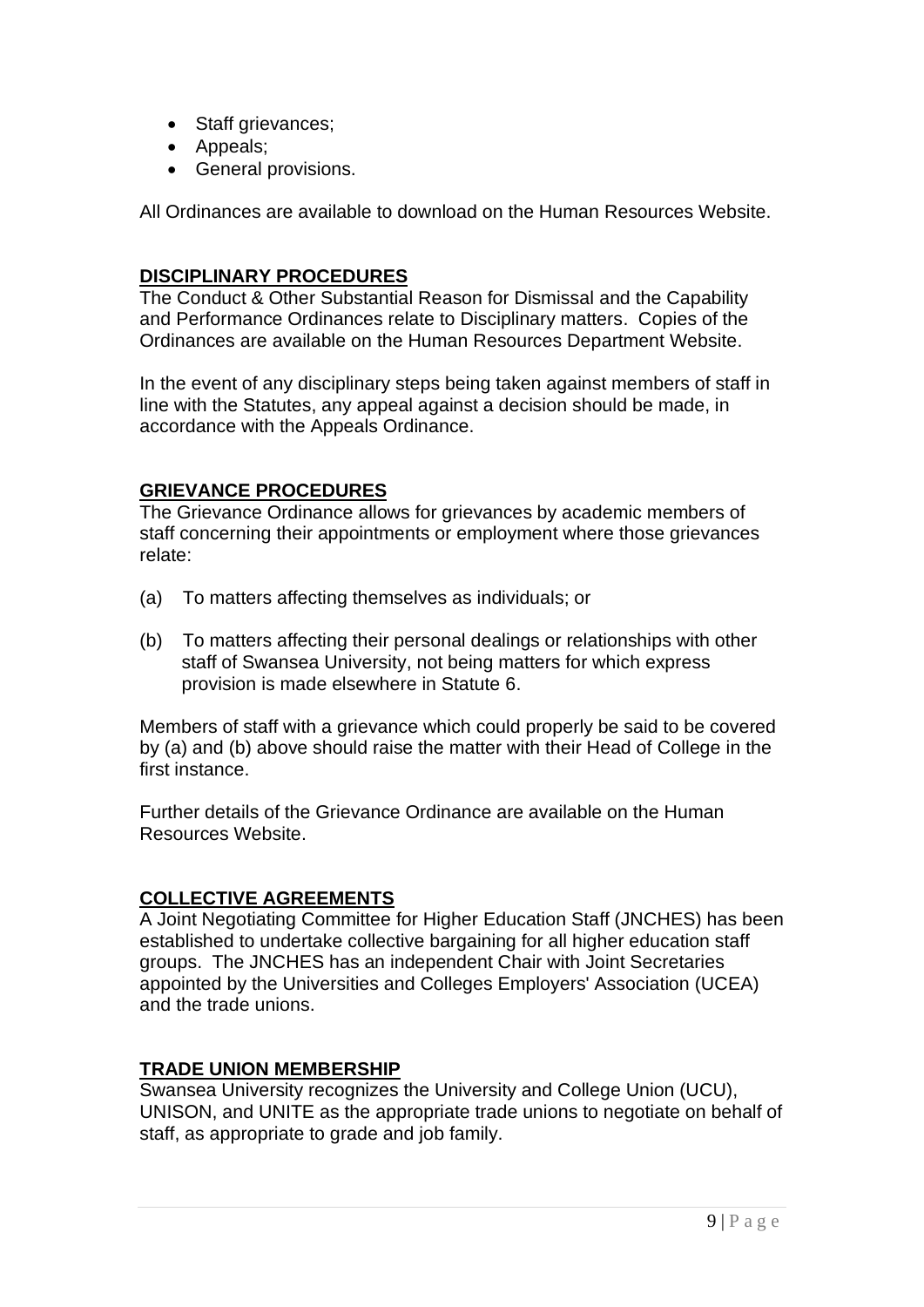Swansea University wishes to make clear to staff that, although it is not a condition of employment in Swansea University that a member of staff should be a member of a trade union, Swansea University welcomes their membership of the above Unions and their participation in that Union's activities.

### **REMOVAL EXPENSES**

Removal expenses, including the removal of the household effects and the reimbursement of legal and other approved expenses involved in selling and buying property up to a maximum of £2700 will be paid to newly appointed members of Staff.

Appointments for less than three years will not be eligible for removal expenses.

Further details on Removal Expenses (including the detail of eligible expenses) are contained within the University's Financial Regulations. Please note that the University reserves the right to reclaim any expenses paid should the member of staff resign within one year of commencing employment.

## **INTELLECTUAL PROPERTY RIGHTS**

Appointments are subject to the "Intellectual Property Clause" which is included in Swansea University's policy on Intellectual Property. A copy of this policy is given to all employees on appointment.

# **DECLARATION OF OUTSIDE INTERESTS**

It is a requirement that all members of staff ensure their declaration of outside interests is kept up-to-date, as and when any relevant changes in circumstance arise.

# **DATA PROTECTION**

Members of Staff shall not use, nor cause to be used, any Swansea University equipment or material or privately owned equipment for the purpose of constructing, maintaining or processing files of personal data (as defined by the Data Protection Act 1998) in connection with their duties except with the knowledge and approval of the Swansea University's Data Protection Officer.

Members of Staff shall in all cases abide by the data protection principles as contained in the Data Protection Act 1998. Copies of these principles may be obtained from the Data Protection Officer of Swansea University.

# **ELIGIBILITY TO WORK IN THE UNITED KINGDOM**